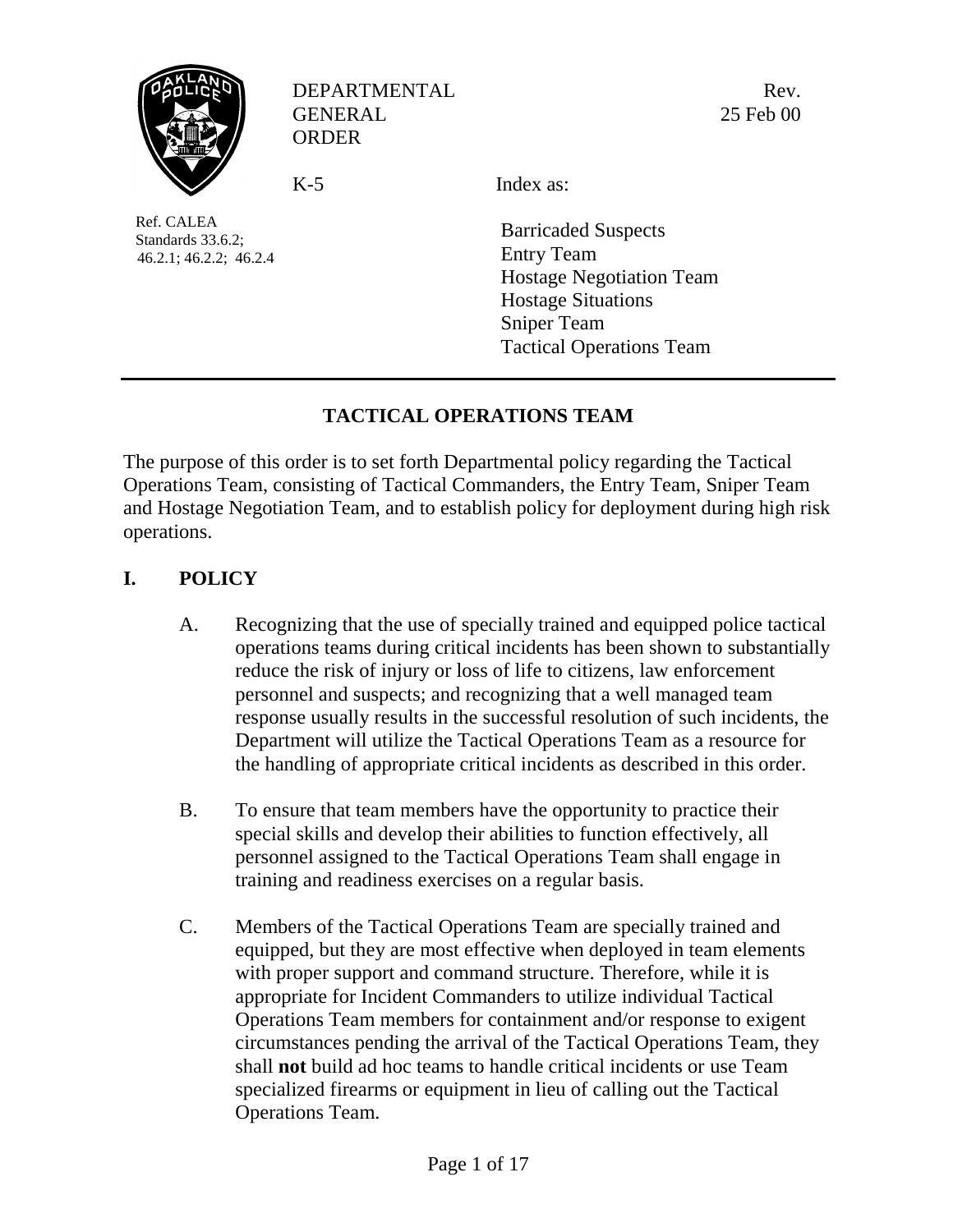D. Upon the arrival of the Tactical Commander and team leaders, Tactical Operations Team members shall report to, and receive orders only from, the Tactical Operations Team chain of command, which is; team member, Team Leader, Tactical Commander, Incident Commander.

## **II. ORGANIZATION**

A. During Normal Operations (When Not Deployed)

The Tactical Operations Team is under the operational control of the Special Operations Section (SOS) of the Special Operations Division (SOD). The Special Operations Section Commander is the coordinator for pre-deployment operations to include: training, equipment, record keeping, operational planning, procedures, personnel staffing, and other functions as necessary to ensure the team's operational readiness. Tactical Operations Team membership is an auxiliary assignment, but when the Tactical Operations Team is activated, tactical operations take priority over all other assignments for team members.

- B. Upon Deployment
	- 1. When tactical teams are deployed, they shall be under the command and control of a Tactical Commander. The primary Tactical Commander shall be the SOS Commander. Additional Tactical Commanders shall be designated by the Chief of Police to serve in the absence of the primary Tactical Commander, or to serve as Assistant Tactical Commanders during operations.
	- 2. In all cases, the Tactical Commander shall be subordinate to the overall Incident Commander in terms of when and if tactical options will be initiated, not how they will be performed. The decision to deploy the Tactical Team on a course of action rests with the Incident Commander. Once deployed, the Tactical Commander is directly responsible for the methods and tactics used to accomplish the mission.

#### **III. DEPLOYMENT**

A. The following types of incidents may warrant activation of the Tactical Team: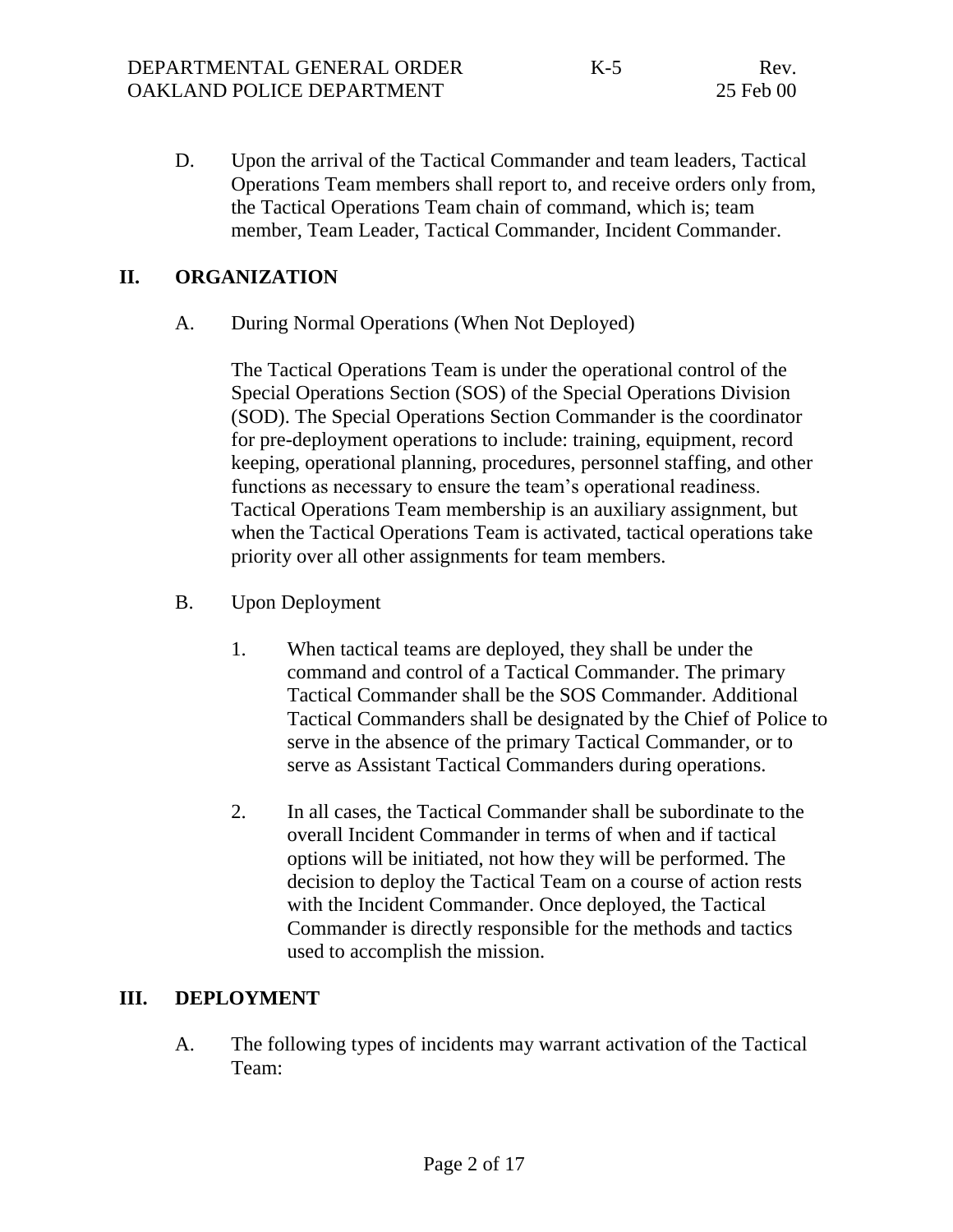- 1. **Hostage Situations:** the holding of any person(s) against his or her will by an armed or potentially armed suspect.
- 2. **Barricade Situations:** the standoff created by an armed or potentially armed suspect, who is refusing to comply with police demands for surrender, in any location, whether fortified or not.
- 3. **Sniper Situations:** the firing upon citizens and/or police by an armed suspect, whether stationary or mobile.
- 4. **High-Risk Warrant Service:** the service of search or arrest warrants where the risk analysis recommends or requires the use of a tactical team.
- 5. **Suicidal Persons:** the threatened suicide of a person who has placed himself and/or others in immediate risk of death or serious injury if specialized crisis negotiation techniques or tactics are not employed.
- 6. **As Directed:** any circumstances as directed by the Chief of Police or a Deputy Chief of Police.
- B. Activation of the Tactical Operations Team in the City of Oakland
	- 1. The Tactical Operations Team may be activated at the discretion of the Patrol Division Watch Commander, or an Area Commander who is on the scene and assumes Incident Command.
	- 2. The Watch Commander/Incident Commander activates the Team for critical incidents by notifying a Communications Division supervisor, who initiates the call-out procedure. Unit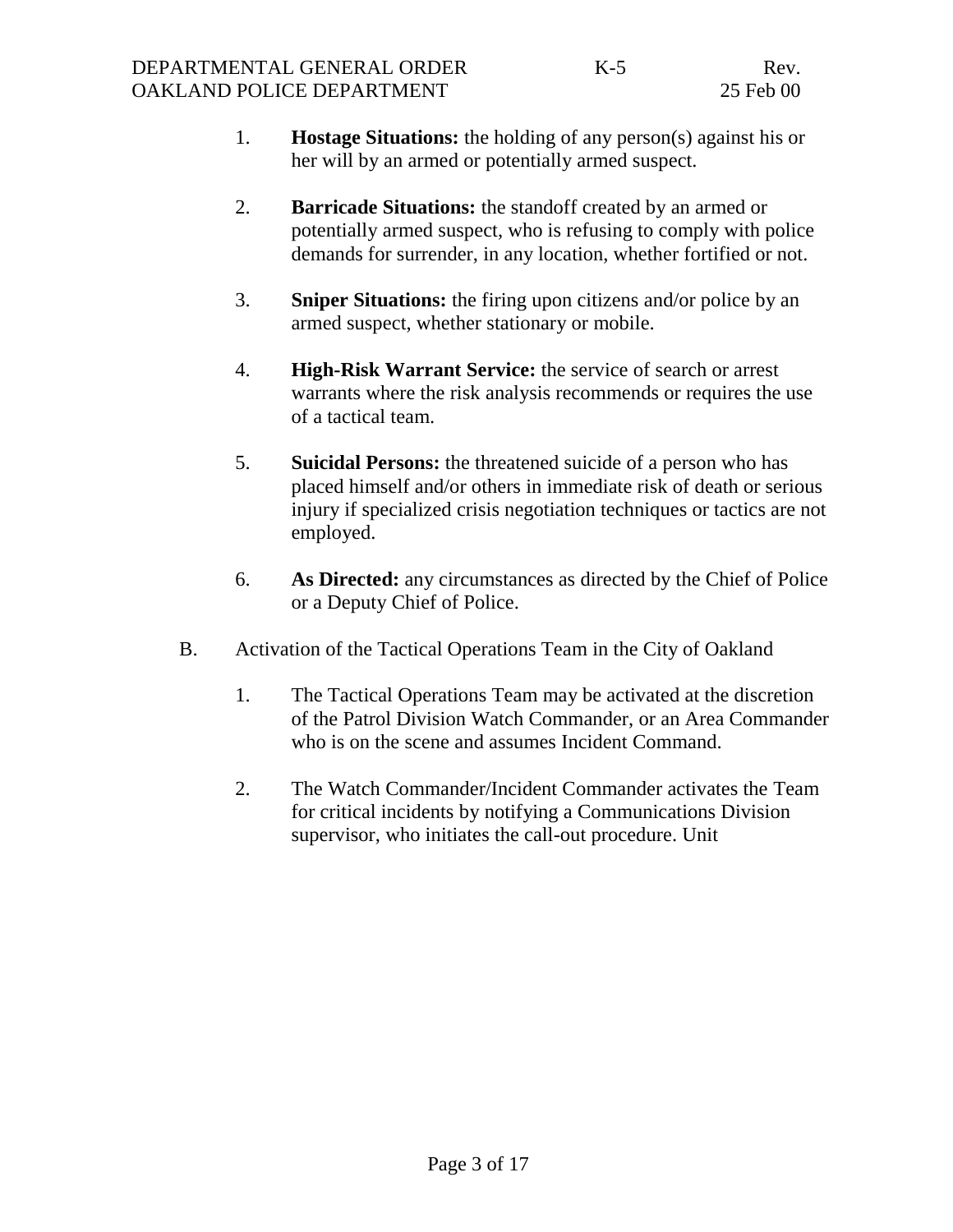Commanders may request activation of the Team for planned operations, such as high-risk warrant service, by notifying the SOS Commander, or if he/she is unavailable, an Assistant Tactical Commander.

- 3. The Tactical Operations Team, when deployed on a planned operation will normally be task organized, consisting of only those elements and members required to perform the specific operation. Deployment of the Tactical Team for planned operations requires the approval of a Deputy Chief of Police.
- 4. A Risk Assessment Overview and/or an Operations Plan shall be completed.
- C. Activation of the Tactical Operations Team in the City of Oakland for Outside Agency Assistance for Planned Operations.

Outside agencies serving high risk warrants in the City of Oakland should use their own tactical teams to the extent possible. A Deputy Chief of Police may authorize the use of the Tactical Operations Team in those situations when the outside agency does not have a tactical team, the distance involved makes their deployment to Oakland impractical, or when other extenuating circumstances are present.

D. Activation of the Tactical Operations Team for Unplanned Incidents outside the City of Oakland.

The Tactical Operations Team will only be deployed to critical incidents in other jurisdictions (normally within adjoining counties) with the approval of the Chief of Police, a Deputy Chief of Police, or, if unavailable, the Patrol Watch Commander. The Chief, Deputy Chief or Watch Commander shall consider the following issues when making the decision:

- 1. The immediate need for a tactical team for the protection of life.
- 2. The availability of an outside agency's tactical team.
- 3. The need to support or relieve an outside agency tactical team during a prolonged incident (and reciprocal implications).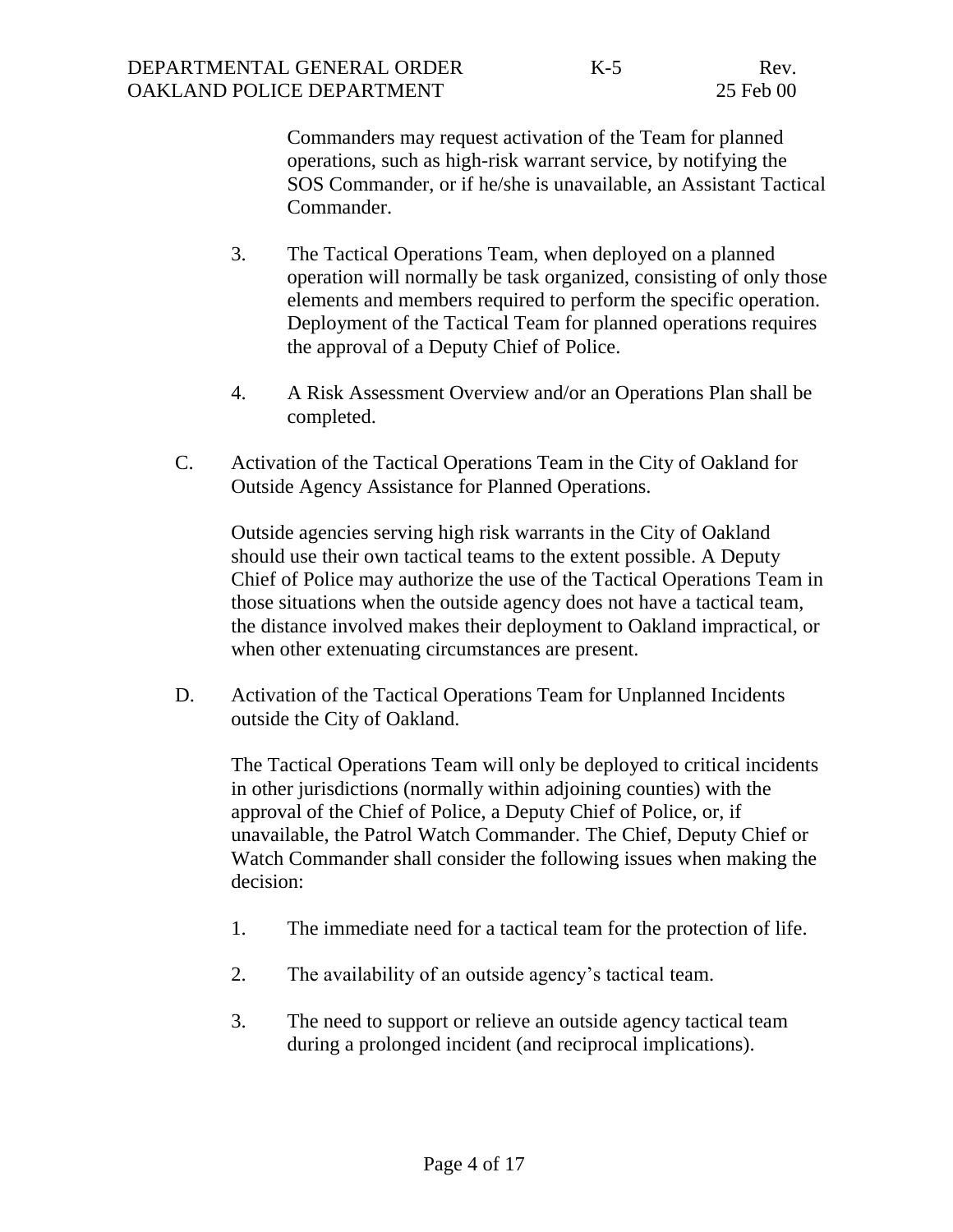- 4. The need to support or protect any Oakland Police personnel already deployed in the agency's jurisdiction.
- E. Activation of the Tactical Operations Team for Planned Incidents outside the City of Oakland.
	- 1. When planning a tactical operation in another jurisdiction, the primary investigator or the unit commander shall coordinate with the agency that has jurisdiction for that area and offer them the opportunity to handle the tactical entry or arrest.
	- 2. The Tactical Operations Team may deploy to nearby jurisdictions (normally within an adjoining county) for the service of Oakland Police Department initiated high-risk search and arrest warrants. Such deployment shall require the approval of the Chief of Police or a Deputy Chief.

## **IV. THE ENTRY TEAM**

A. Mission Statement

The mission of the Entry Team is to resolve critical incidents using minimal force. They are the primary maneuver elements of the Tactical Operations Team, and are used to execute tactical actions such as building entries, searches for suspects, arrests, objective containment, rescues, and tactical responses to exigent circumstances.

- B. The Entry Team consists of 5 Sergeants of Police (non-probationary) assigned as Team Leaders and 24 Police Officers (non-probationary) assigned as Entry Team Operators.
- C. Selection Process
	- 1. Members of the Oakland Police Department with a minimum of three years service at the time of selection (less if special skills or experience exist) may apply to become members or leaders of the Entry Team by writing a memorandum to the SOS Commander.
	- 2. The selection process will be coordinated with the Training Section Commander and will include:
		- a. Written examination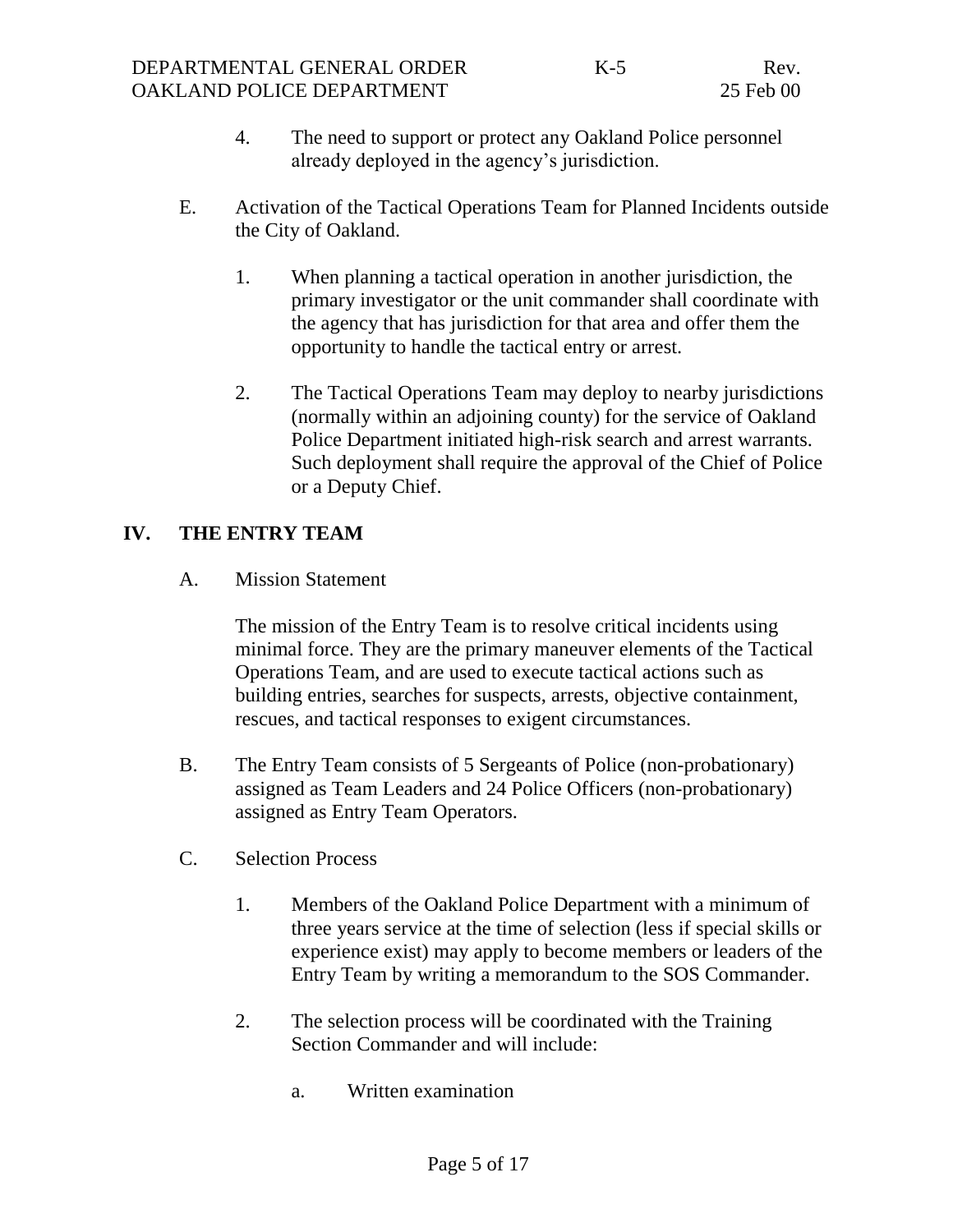- b. Shooting skills test
- c. Physical proficiency test
- d. Oral interview
- e. Work history matrix
- 3. The SOS Commander shall submit a list of qualified candidates through channels to the Chief of Police, who will select which candidates will attend a Basic Entry Team Course.
- 4. Candidates who successfully complete the course will be ranked by the instructors based upon the skills, abilities and performance demonstrated during the course. The SOS Commander shall submit a list of members who successfully complete the course through channels to the Chief of Police, who will assign members to the team.

# **V. THE SNIPER TEAM**

- A. Mission Statement
	- 1. The Sniper Team provides long range firepower when needed to incapacitate a suspect in accordance with the provisions of Departmental General Order K-3, THE USE OF FORCE. The Sniper Team also observes the tactical situation and provides intelligence information to the Tactical Commander.
	- 2. Team Organization

The Sniper Team consists of one Sniper Team Leader with the rank of Sergeant of Police (non-probationary) and 11 Sniper Team Members with the rank of Police Officer (non-probationary).

- B. Selection Process
	- 1. Members of the Oakland Police Department with a minimum of three years service (less if special skills or circumstances exist) may apply to become members or leader of the Sniper Team by writing a memorandum to the Special Operations Section Commander.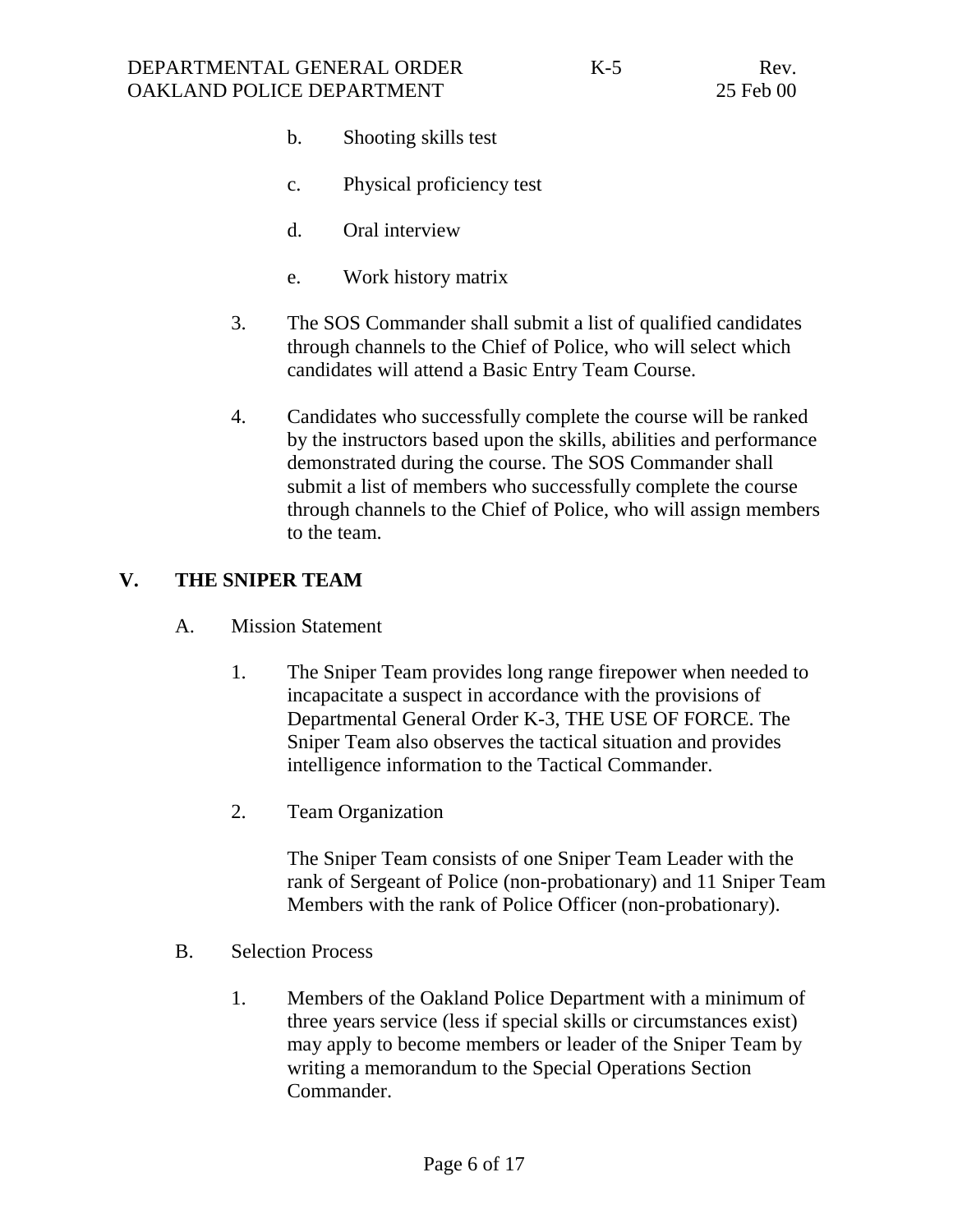- 2. The selection process will be the same as that for Entry Team candidates with the addition of a long rifle shooting skills test.
- 3. The SOS Commander shall submit a list of successful candidates through channels to the Chief of Police, who will select candidates to attend a Basic Sniper Course.
- 4. Candidates successfully completing the course will be ranked by the instructors based upon the skills, abilities and performance demonstrated during the course. The SOS Commander shall submit a list of members who successfully complete the course through channels to the Chief of Police, who will assign members to the team.

## **VI. THE HOSTAGE NEGOTIATION TEAM**

A. Mission Statement

The Hostage Negotiation Team employs verbal and psychological tactics to assist in the resolution of hostage, barricaded suspects, attempt suicide and other critical incidents. The Team uses techniques and practices that will achieve this mission with the highest regard for the safety, dignity and liberty of all persons and with minimal reliance upon the use of physical force. The Hostage Negotiation Team also may be used to gather and compile tactical intelligence for the Tactical Operations Team.

B. Team Organization

The Hostage Negotiation Team consists of up to 15 members with the ranks of Police Officer, Sergeant of Police, Lieutenant of Police, and Captain of Police.

The Hostage Negotiation Team may be called out without the Entry and Sniper Teams for incidents that do not involve armed or potentially armed suspects, such as unarmed suicidal persons who are not a threat to officers or the public.

- C. Selection Process
	- 1. Members with a minimum of three years service at the time of selection (less if special skills or circumstances exist) may apply to become members of the Hostage Negotiation Team by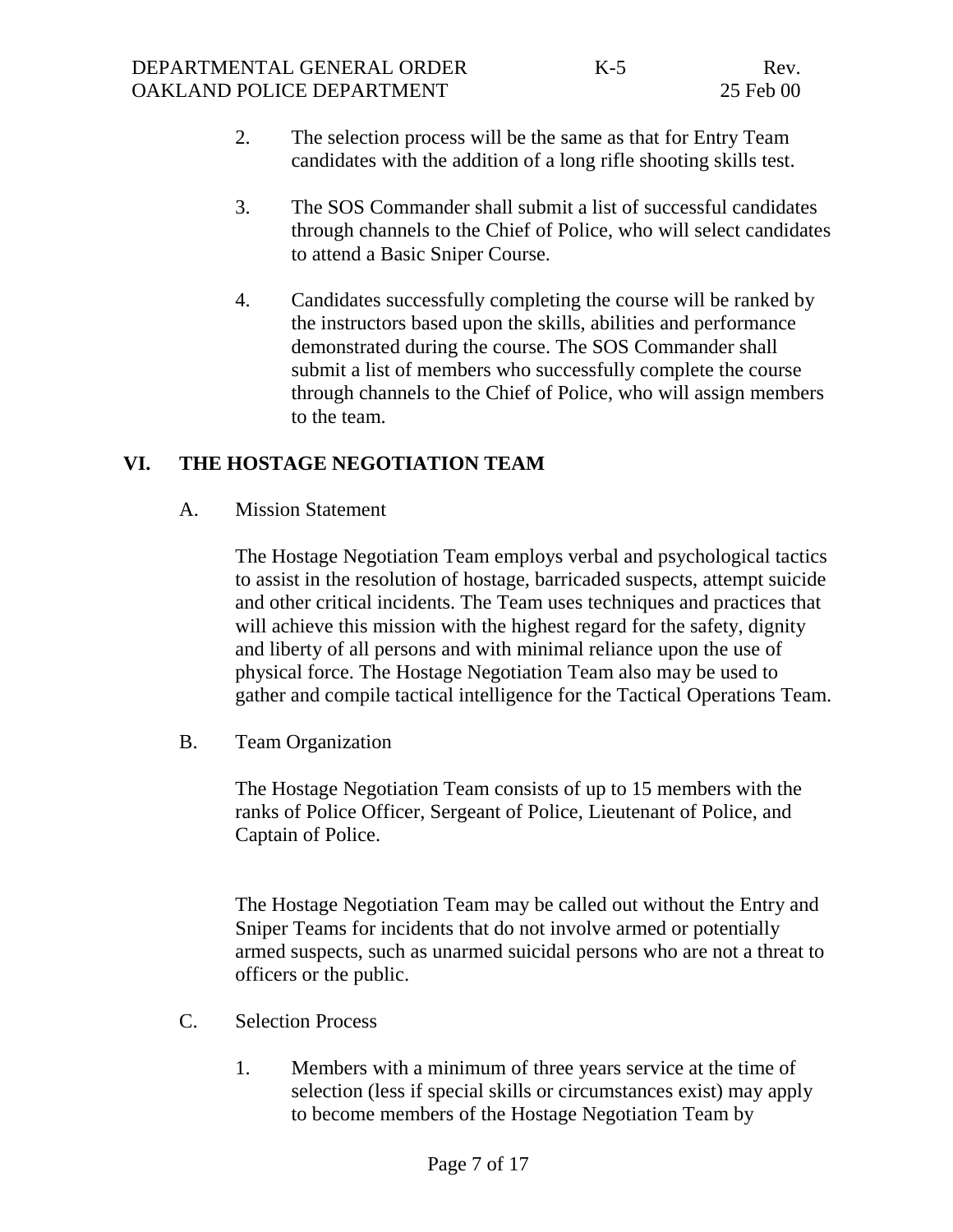forwarding a memorandum to the Special Operations Section Commander.

- 2. The selection process will be coordinated with the Training Section Commander and will include:
	- a. Oral interview
	- b. Work history matrix
- 3. The SOS Commander shall submit a list of successful candidates, in the ranking based upon the results of the selection process through channels to the Chief of Police, who will assign members to the team.
- 4. The Chief of Police may remove members from the team as necessary. The Tactical Commander, or a unit commander, may request a member be removed from the team by submitting a recommendation in writing through channels to the Chief of Police.
- 5. Based upon the recommendation by the SOS Commander, the Bureau of Field Operations Deputy Chief shall select a Hostage Team member as the Hostage Negotiation Team Leader/Program Coordinator. He/she shall assume all responsibilities for the Hostage Negotiation Team during normal operations (Part II, A) under the direction of the SOS Commander. During deployment the Hostage Negotiation Team Leader is subordinate to the Tactical Commander.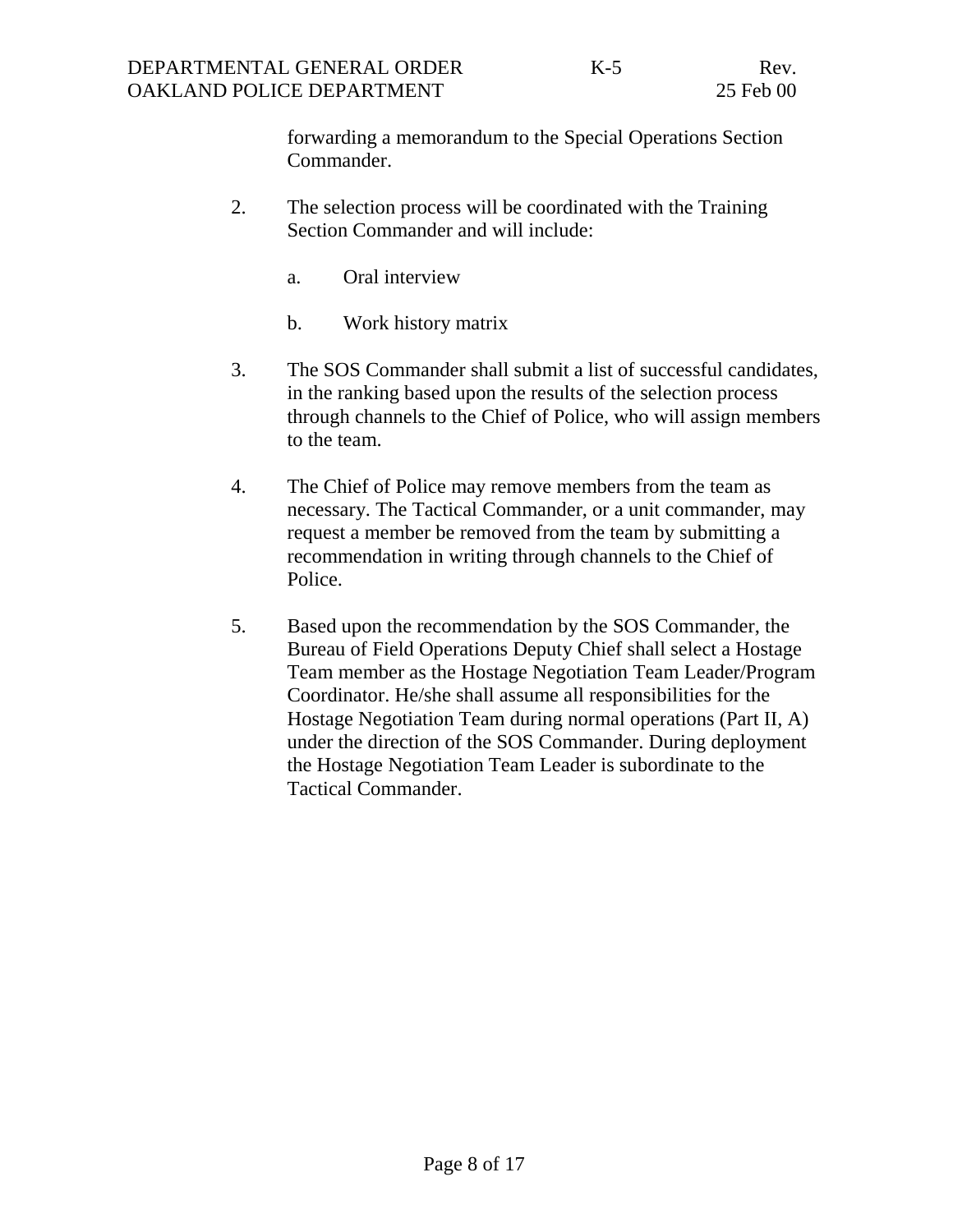# **VII. TACTICAL COMMANDERS**

A. Team Organization

The SOS Commander shall be the primary Tactical Commander. Up to two additional Tactical Commanders may be assigned.

- B. Selection Process
	- 1. The Tactical Commander shall be the Lieutenant of Police assigned by the Chief of Police to the SOS Commander position.
	- 2. One or more Assistant Tactical Commanders may be selected by the Chief of Police, so that one is available to command the Team when the primary Tactical Commander is not available and to assist the Tactical Commander during operations.
	- 3. Assistant Tactical Commanders shall hold the (non-probationary) rank of Lieutenant. Candidates may apply to become Assistant Tactical Commanders by submitting a memorandum through channels to the Chief of Police. The Chief of Police may consider the following factors when selecting a Tactical/Assistant Tactical Commander:
		- a. Leadership experience and potential
		- b. Field leadership experience (patrol sergeant and lieutenant)
		- c. Crisis management capability
		- d. Motivation for the position
		- e. Willingness to participate in training and call-outs.
		- f. Prior Tactical Operations Team experience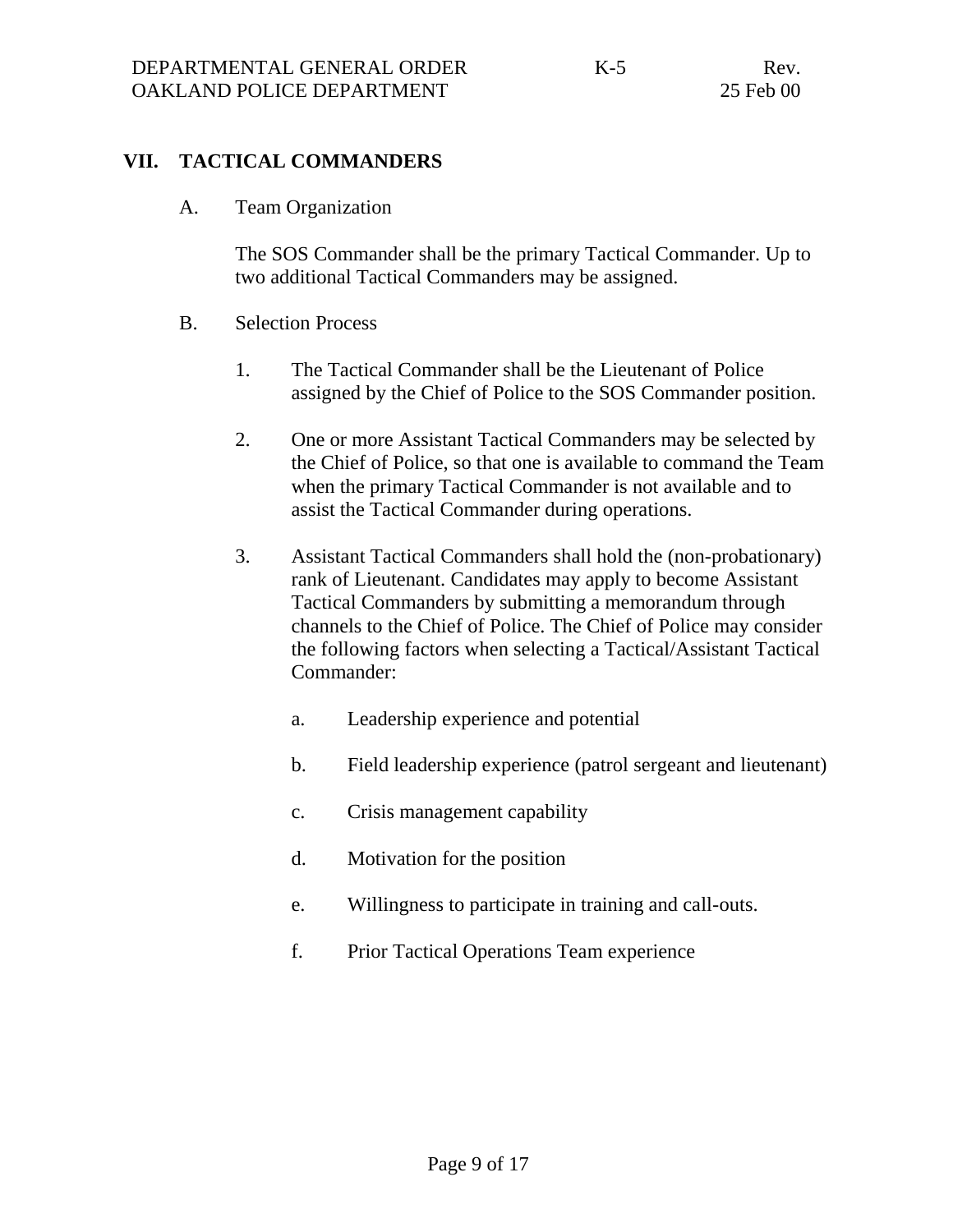#### C. Training

Upon selection, the member shall complete a POST-certified Tactical Commander's Course, and work under an experienced tactical commander for six months prior to operating as a primary Tactical Commander during an incident.

# **VIII. RESPONSIBILITIES AT THE INCIDENT SCENE**

- A. Incident Commander Responsibilities
	- 1. Establish an inner perimeter to contain the incident, prevent escape and avoid unnecessary injuries to police personnel and citizens.
	- 2. Establish an outer perimeter to control entry of unauthorized persons or vehicles into the critical area, and establish safe routes to the Command Post.
	- 3. Establish an Incident Command Post in a strategic location, usually between the inner and outer perimeter, as soon as practical. He/she shall manage the command post operations and normally conduct operations from that location.
	- 4. Assume overall command of the entire incident, to include all support functions. Remain on the scene until he/she is properly relieved or the incident is resolved.
	- 5. Act as the focal point of all directives or orders from any Departmental, City, or outside agency official.
	- 6. Ensure the evacuation of any injured parties and ensure medical aid is provided as needed.
	- 7. Designate a dedicated arrest team to take custody of the suspect(s) should he/she surrender or attempt to escape, and to react to exigent circumstances until the arrival of the Tactical Operations Team.
	- 8. Ensure the safe and orderly evacuation of bystanders and residents who may be in danger.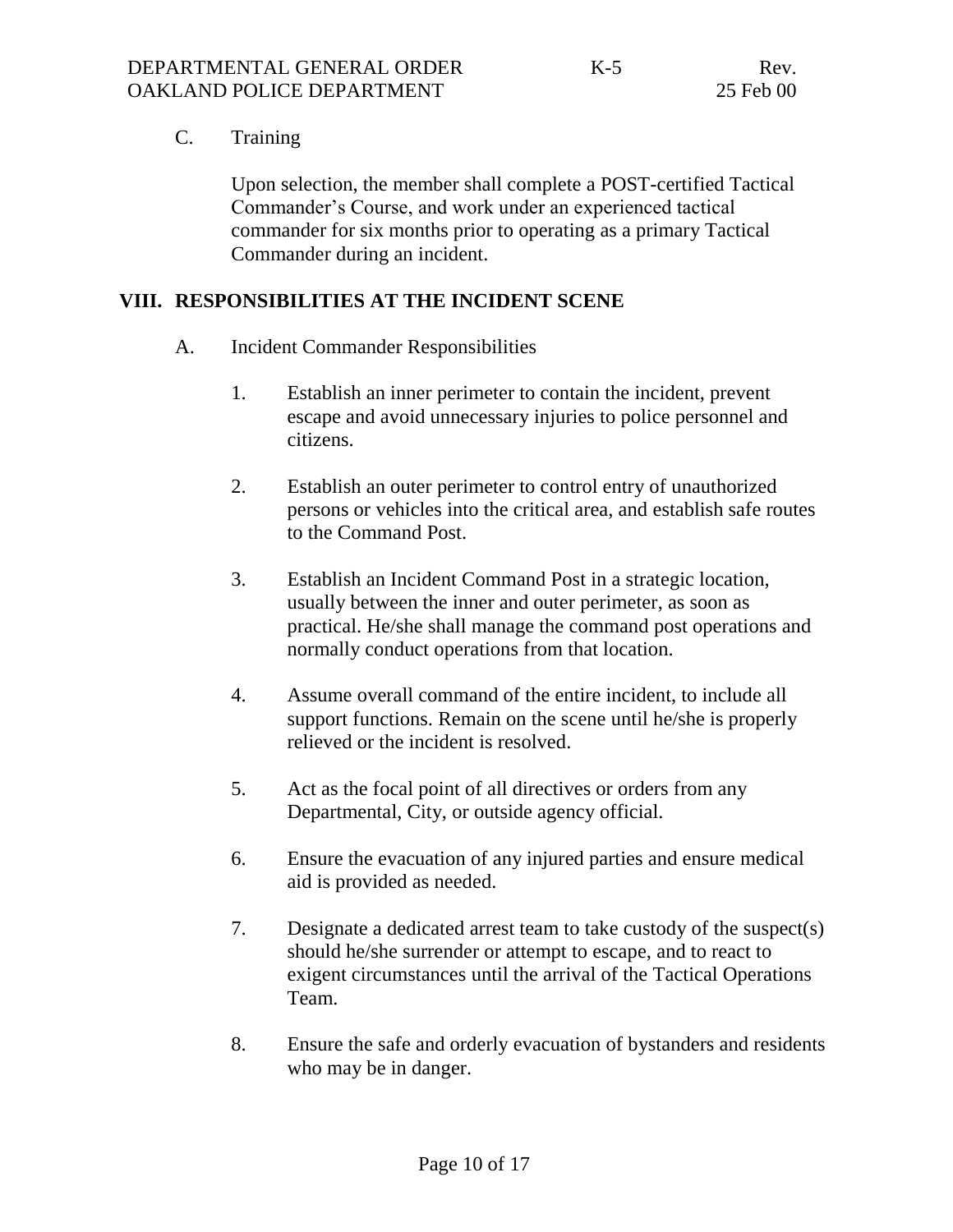- 9. Request standby assistance from outside agencies, such as ambulances and the Fire Department when necessary, and establish a communication system with them. This is normally accomplished by having an agency representative from each outside agency at the Incident Command Post.
- 10. Gather available intelligence information, including information about suspect(s) and hostages, and prepare exterior and interior scene diagrams.
- 11. Direct personnel at the scene **NOT** to take individual action which may jeopardize anyone's safety (nothing in this order should be interpreted to prevent an officer from acting in the event his/her, or someone else's life, is in immediate danger). The Incident Commander's intent is normally to avoid confrontation in favor of controlling and containing the situation until the arrival of the Tactical Operations Team.
- 12. Issue appropriate fire control orders/rules of engagement using the following terminology:
	- a. **Red Light:** No firing except in immediate defense of life
	- b. **Green Light:** Fire upon a designated target if an opportunity presents itself. This order is normally given to selected personnel such as snipers.
- 13. Notify those Departmental personnel or resources, normally through the Communications Division, needed at the scene, such as Investigators, Canine Officers, Helicopters, Public Information Officer (PIO), and Intelligence and Vice/Narcotics surveillance teams.
- 14. As soon as practical, notify the Chief of Police via the chain of command. This can usually be accomplished by notifying the Area Commander of the Area where the incident is located.
- 15. If necessary, establish a media staging area, a media access policy and designate a Press Officer (while awaiting the arrival of the PIO, or if the PIO is not called out). Normally, the incident scene, which includes the area from the inner perimeter to the location of the situation, is considered a crime scene and is therefore off limits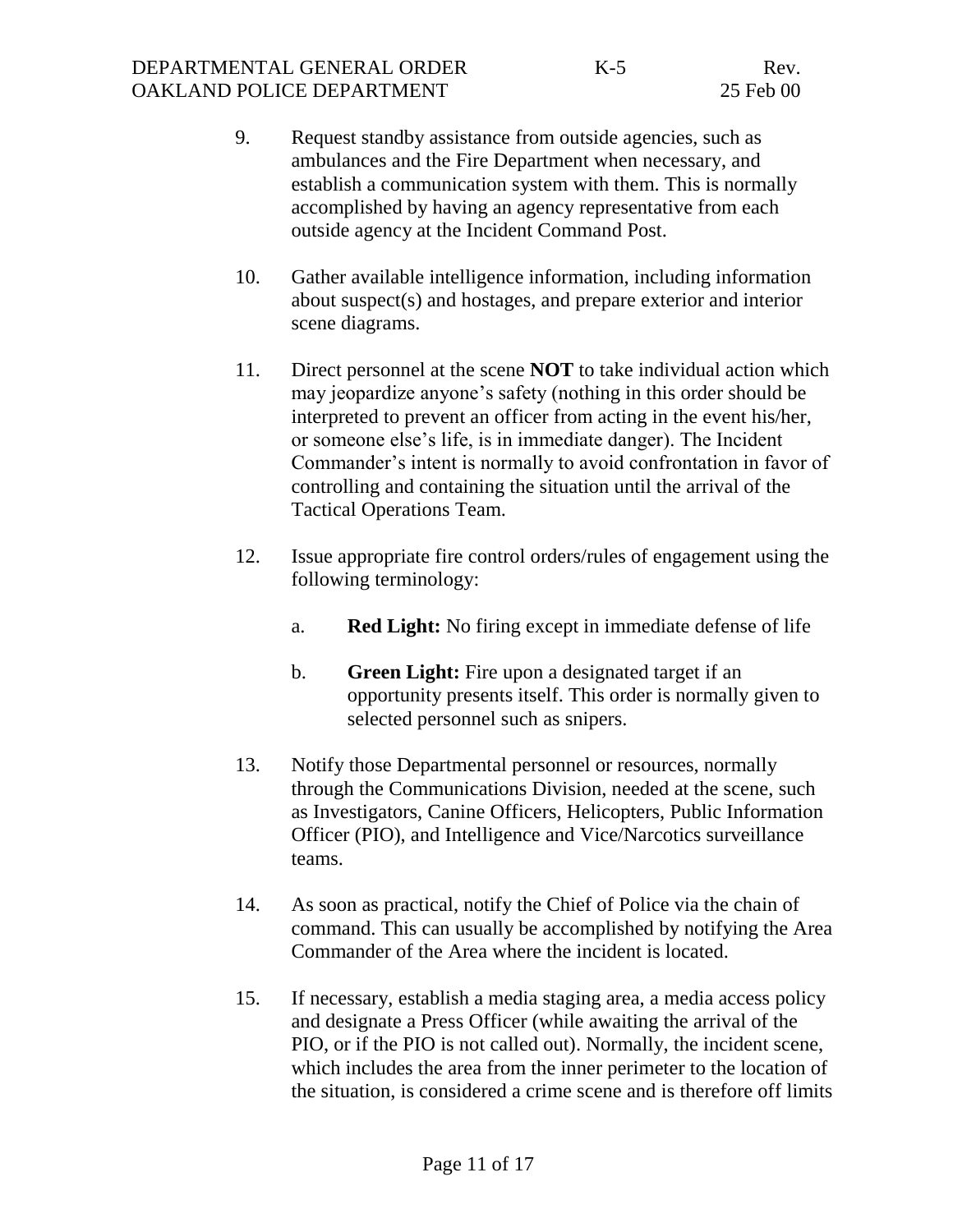to the media.

- 16. Ensure the media understands that any live broadcasts of tactical personnel or police actions could seriously jeopardize the lives of people involved.
- B. Tactical Commander Responsibilities
	- 1. Receive a briefing from the Incident Commander and once he/she deploys the Tactical Operations Team, assume tactical responsibility of the incident scene (normally defined as the area from the inner perimeter in).
	- 2. Designate a Tactical Command Post if different from the Incident Command Post.
	- 3. Designate an assembly area for arriving Tactical Team personnel.
	- 4. Deploy an Emergency Response Team (ERT)—a team of Entry Team (and at times Snipers) officers with a team leader that responds to the objective as soon as they are dressed and equipped to relieve and take over the duties of the dedicated arrest team and other responsibilities as determined by the situation.
	- 5. Assign team leaders, within their areas of expertise, to the following positions. (These assignments may be different than their positions during pre-deployment operations):
		- a. Emergency Response Team Leader
		- b. Hostage Negotiation Team Leader
		- c. Entry Element Team Leader
		- d. Sniper Team Leader
		- e. Inner Perimeter Team Leader
	- 6. Develop tactical plans and courses of action.
	- 7. Establish operations-specific Rules of Engagement, which may be more restrictive than those set forth in Departmental General Order K-3, USE OF FORCE.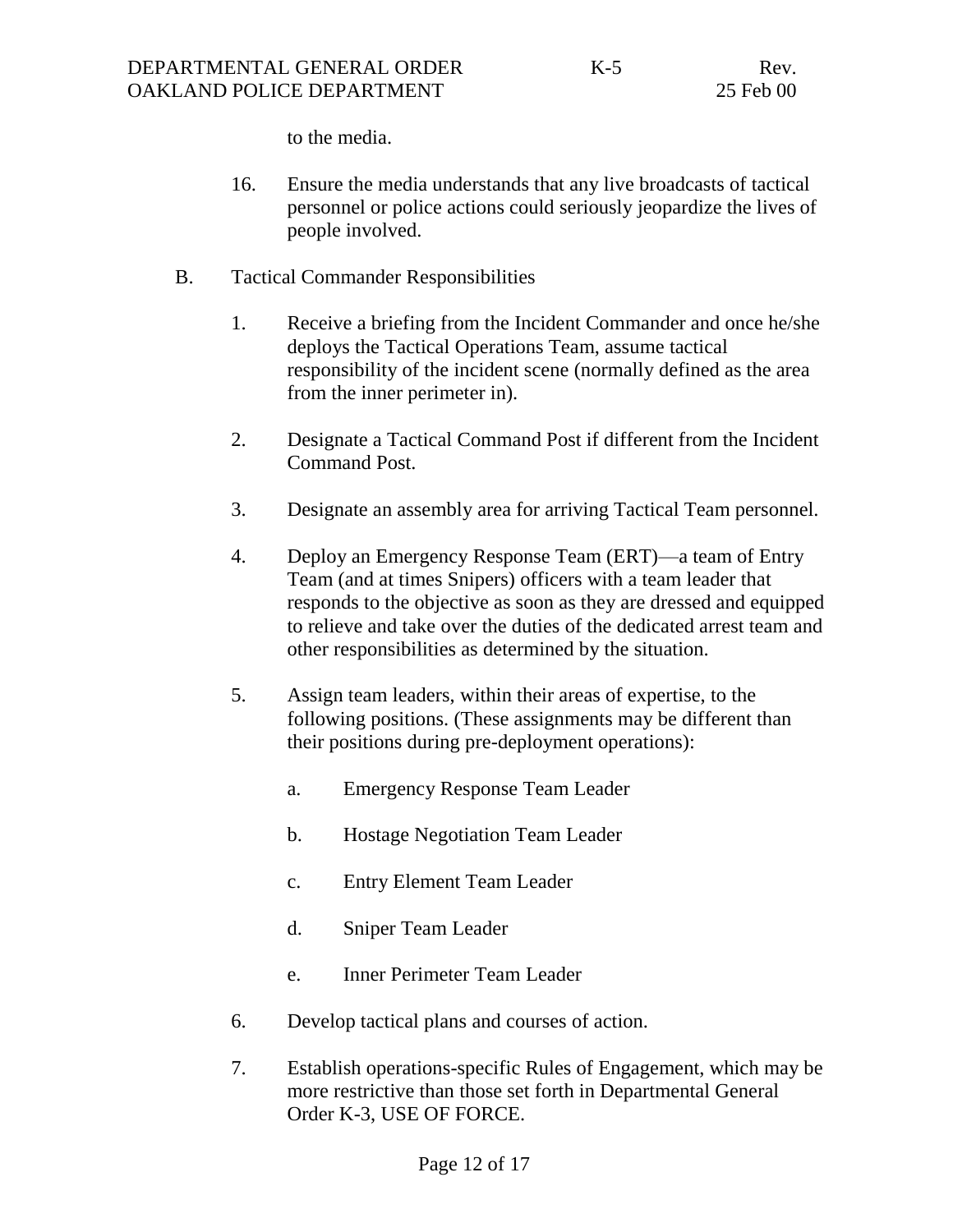25 Feb 00

- 9. When possible, avoid allowing the incident to become mobile unless there is a clear advantage to do so. If the situation does become mobile, develop a plan to cover the following, at minimum:
	- a. Pursuit Vehicles
	- b. Surveillance Vehicles
	- c. Control of the travel routes
	- d. Pursuit Intervention Techniques

## **IX. REMOVAL FROM THE TEAM**

- A. A team member may be considered for removal from the Tactical Operations Team under any of the following circumstances:
	- 1. A substandard performance evaluation.
	- 2. An established pattern of failure to attend Team training sessions.
	- 3. Failure to progress in training as documented by the Tactical Team Leader.
	- 4. Failure to satisfactorily complete a physical fitness or shooting proficiency evaluation and subsequent remediation.
	- 5. Failure to maintain proper training records.
	- 6. Exhibiting a pattern of unsafe tactics during actual deployments as documented by the Tactical Team Leader or Tactical Commander.
- B. The Tactical Team Leader or Tactical Commander shall notify the Special Operations Division (SOD) Commander of the occurrence(s) of any of the circumstances outlined in Part IX, A, 1-6 of this order. The Tactical Team Leader, Tactical Commander and the SOD Commander shall determine if remedial training would rectify the problem(s) or if the member should be removed from the Team immediately. If it is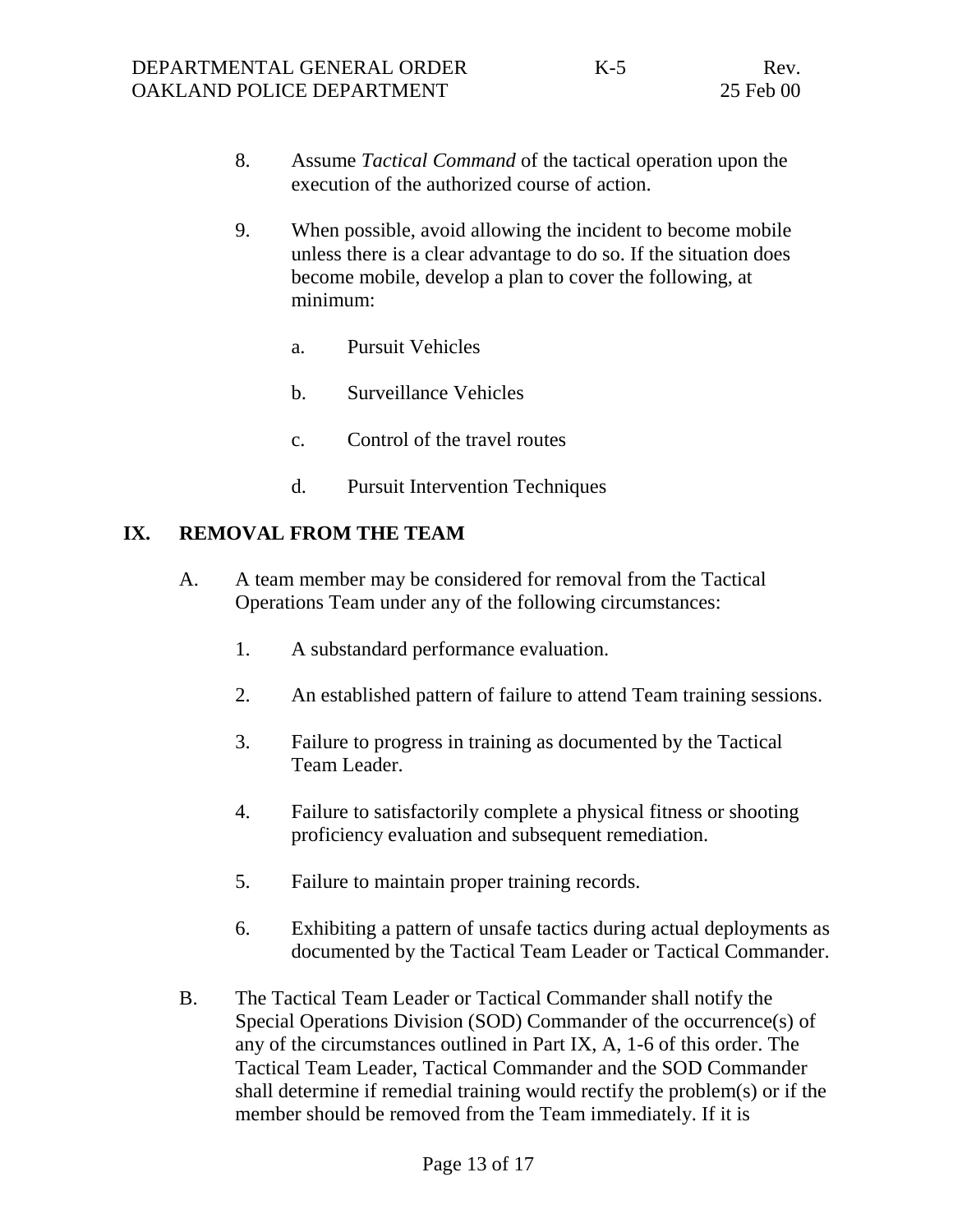determined the member should be removed from the Team immediately, the SOD Commander shall forward a memorandum to the Deputy Chief of the Bureau of Field Operations detailing the circumstances, and recommending the removal of the member from the Team.

- C. In the event remedial training is prescribed, the Team Leader shall schedule the appropriate training with the subject member. The Team Leader shall notify the Tactical Commander and SOD Commander when the remedial training has been satisfactorily completed, and the member will be retained on the Team. If remedial training has not been satisfactorily completed, the Team Leader shall notify the Tactical Commander and SOD Commander who will forward a memorandum to the Bureau of Field Operations Commander, detailing the remedial training prescribed and the failure to satisfactorily complete the training, and recommending the removal of the member from the Team.
- D. The Chief of Police may remove members from the team as necessary. The Tactical Commander, or a unit commander, may request a member be removed from the team by submitting a recommendation in writing through channels to the Chief of Police.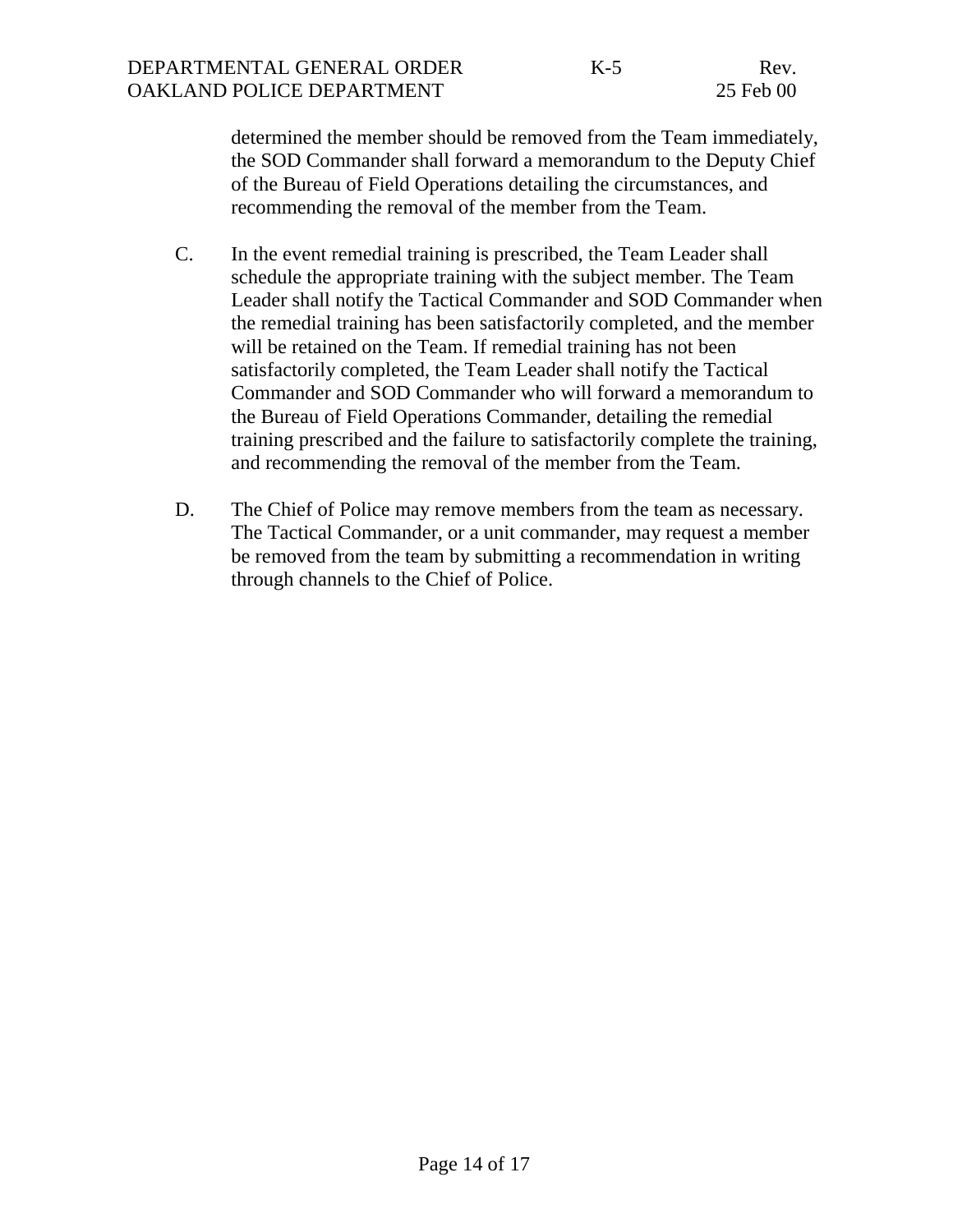## **X. IX. INCIDENT RESOLUTION**

- A. Incident resolution will be accomplished through courses of action appropriate for the circumstances. In any event, a resolution will be accomplished with the utmost consideration given to the safety of citizens, police personnel and all involved parties. Common courses of action, which may be used alone or in combination, are as follows:
	- 1. Containment
	- 2. Evacuation
	- 3. Wait the situation out
	- 4. Establish control over "environmental conditions," (e.g., alter telephone service, cut off water/gas/electricity, add spotlights or sound at night to deprive subject of sleep.
	- 5. Negotiations
	- 6. Order subject(s) to come out and surrender.
	- 7. Use of chemical agents and/or other less than lethal weapons
	- 8. Sniper employment
	- 9. Breach and entry of objective site
	- 10. Mobile operations
- B. Tactics

The Incident Commander is responsible for determining and approving the appropriate course of action and the concept of the operation, based upon recommendations from the Tactical Commander and other Incident Command staff. Once deployed, the Tactical Commander is responsible for directing and controlling tactical resources, and for the methods and tactics used to accomplish the mission.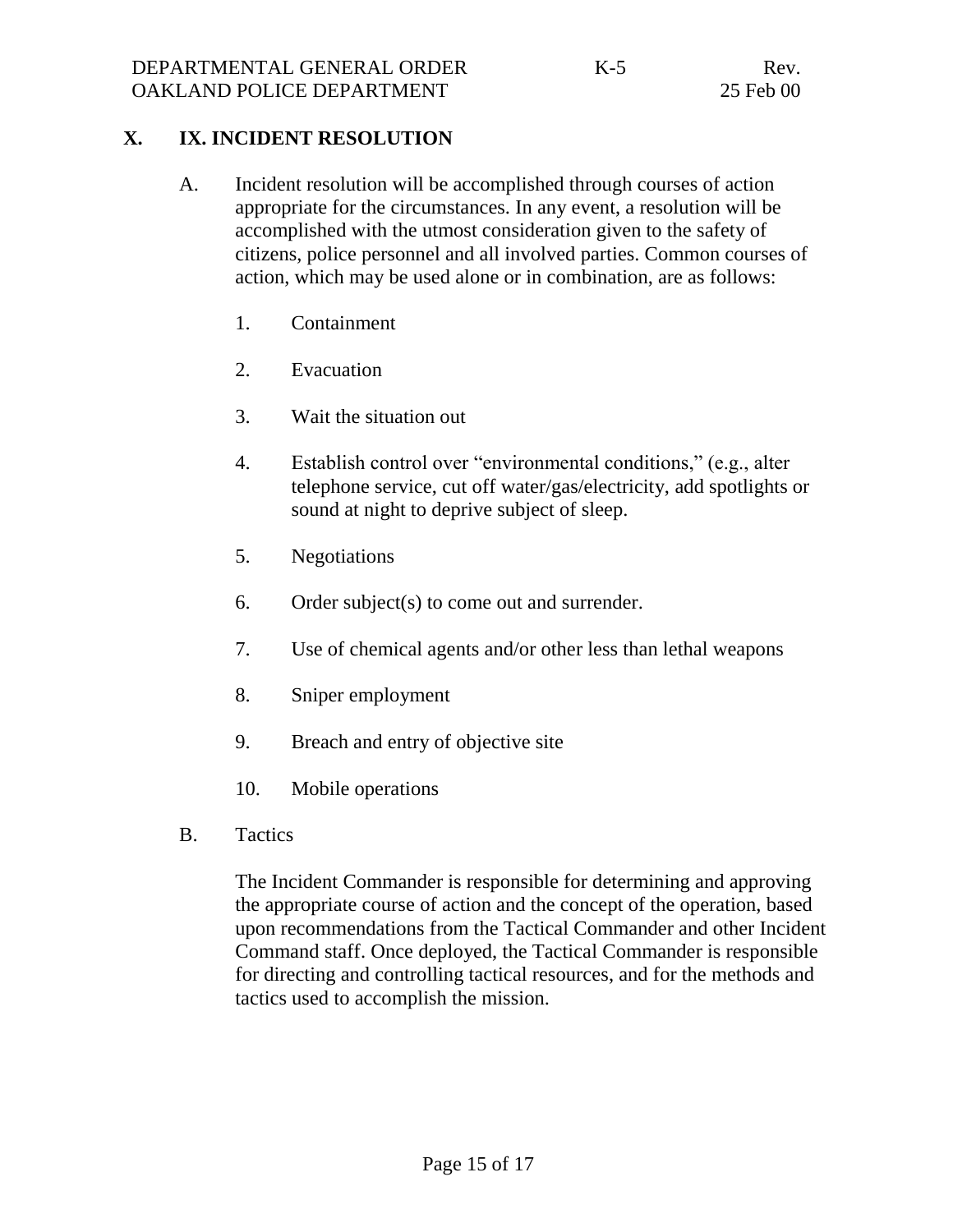#### C. Post Operation Procedures

The Incident Commander is responsible for management of postoperation procedures. This includes the immediate follow-up procedures put into effect upon resolution of the incident to control activities at the incident site and the resumption of normal operations (e.g. the return of evacuees, the removal of traffic barricades), and completion of all appropriate reports, such as crime reports, supplemental reports, use of force reports, etc.

- D. After Action Reports
	- 1. The Tactical Commander shall direct Team Leaders to prepare after action reports detailing the actions utilized to resolve the incident, including any recommendations for improvement. After action reports shall be submitted to the Tactical Commander within five business days of the incident. The Tactical Commander shall compile the after action reports, add his/her comments and observations and forward the complete report through channels to the Chief of Police.
	- 2. The Bureau of Field Operations Deputy Chief or an Area Commander may direct the Incident Commander to also prepare an after action report.
	- 3. A Major Incident Board of Review may be convened to review the incident and actions of personnel in accordance with the provisions of Departmental General Order G-6, MAJOR INCIDENT BOARD OF REVIEW.

# **XI. SPECIAL OPERATIONS SECTION RESPONSIBILITIES**

The Special Operations Section Commander shall ensure the preparation and maintenance of a written Tactical Team Policy and Procedure Manual containing the standard operating procedures for the Entry Team, Sniper Team and Hostage Negotiation Team. A copy of all policies and procedures shall be forwarded to the Bureau of Field Operations Deputy Chief for inclusion in the BFO Policy Manual.